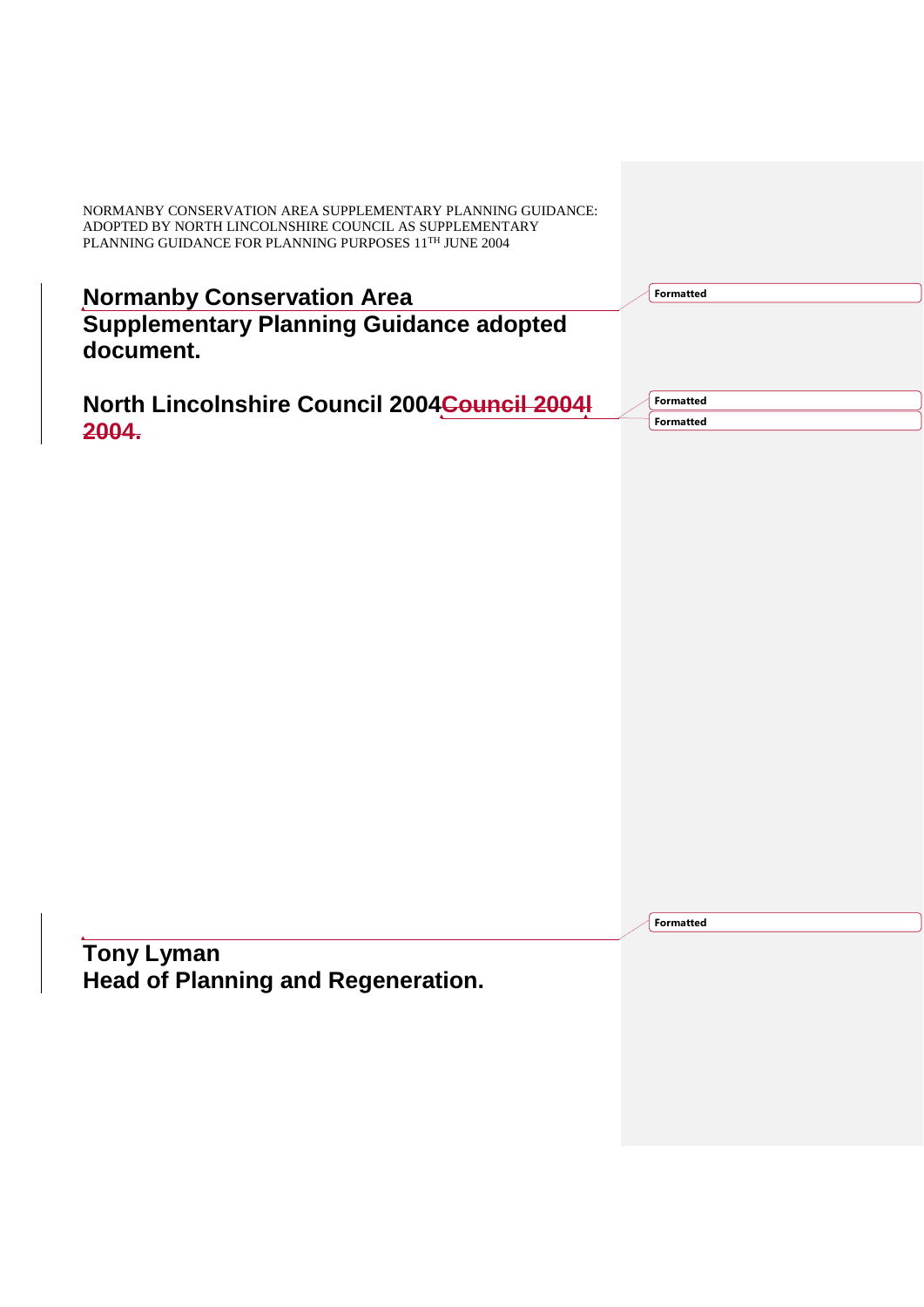## Contents.

## SECTION 1 BACKGROUND INFORMATION

- 1.1 Introduction<br>1.2 North Lincol
- 1.2 North Lincolnshire Local Plan<br>1.3 The Development of Normanb
- 1.3 The Development of Normanby.<br>1.4 The character of the Conservation
- The character of the Conservation Area

# SECTION 2 POLICIES

- 2.1 General information<br>2.2 Listed Buildings
- 2.2 Listed Buildings<br>2.3 Buildings of Tow
- 2.3 Buildings of Townscape Merit.<br>2.4 Other Buildings Neutral and
- 2.4 Other Buildings Neutral and Negative Buildings in their present form.<br>2.5 New development
- New development
- Design
- Materials
- 2.6 Protection of Open Spaces and Views.<br>2.7 Traffic.
- Traffic.
- 2.8 Environmental Improvements.
	- Traffic management and sinage.

## 2.9 How Residents Can Help.

Useful Information.

Bibliography.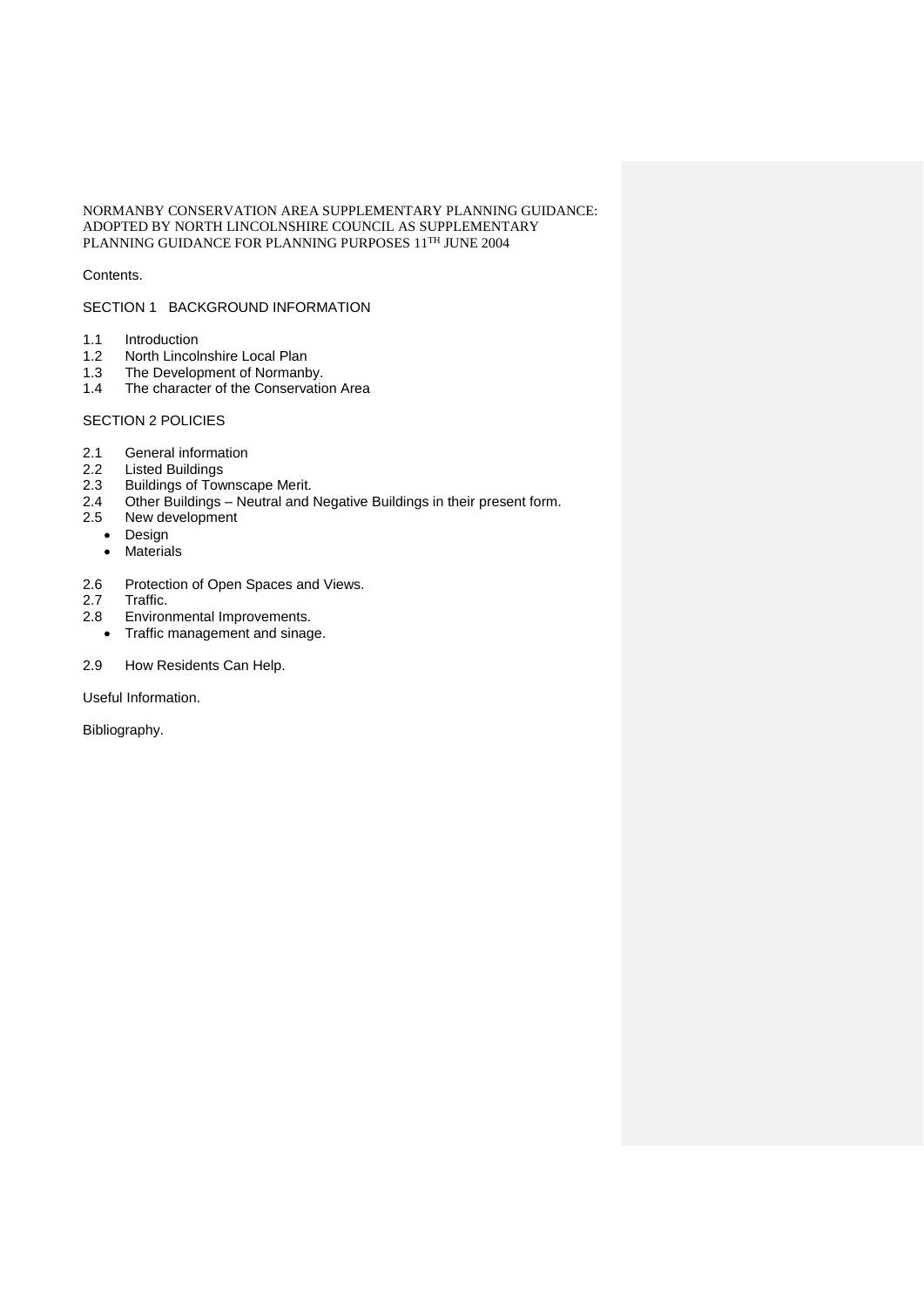## **1. Introduction.**

Normanby is a small estate village, attached to the house and grounds of the Sheffield family estate, Normanby Hall, situated north of Scunthorpe. Within the village is a collection of early  $19<sup>th</sup>$  and early  $20<sup>th</sup>$  century buildings related to the running of the estate: the Home Farm, Estate Offices and Estate Yard, and workers' cottages.

The Normanby Conservation Area was designated by North Lincolnshire Council in August 1985 and covers the whole village. A conservation area is an area of special architectural or historic interest the character or appearance of which it is desirable to preserve or enhance. This is set out in the Planning (Listed Building and Conservation Areas) Act 1990 which also requires local authorities to publish proposals for the preservation and enhancement of their conservation areas and to ensure that all development within such areas is assessed very carefully.

A conservation area is an area of special architectural or historic interest the character or appearance of which it is desirable to preserve or enhance. This is set out in the Planning (Listed Buildings and Conservation Areas) Act 1990, which requires local authorities to publish proposals for the preservation and enhancement of conservation areas and to assess all development proposals within such areas very carefully.

This document builds upon an appraisal of the character of the conservation area, which is published as a sister document, by providing detailed guidance on the management of the area. Both documents have been the subject of a consultation with local residents and other interested parties and have been amended as a result. North Lincolnshire Council has adopted both as Supplementary Planning Guidance to be used to inform and guide its decision making when determining planning and listed building consent applications within, and on the boundaries of, the conservation area.

# **1.2 North Lincolnshire Local Plan**

The North Lincolnshire Local Plan Revised Deposit Draft was published in December 2000 and should be consulted in conjunction with this document. Within the Plan are detailed policies, which seek (amongst others) the protection of listed buildings and the preservation and enhancement of conservation areas.

The settlement of Normanby is designated in that plan as a Rural Hamlet in the open countryside. New development in such settlements (even single dwellings), is not considered sustainable because of potential impacts upon the rural character of these settlements and because they lack and are often remote from essential services. Policies with the Rural Development chapter of the plan restrict development to that essential in the interests of agriculture or forestry or, which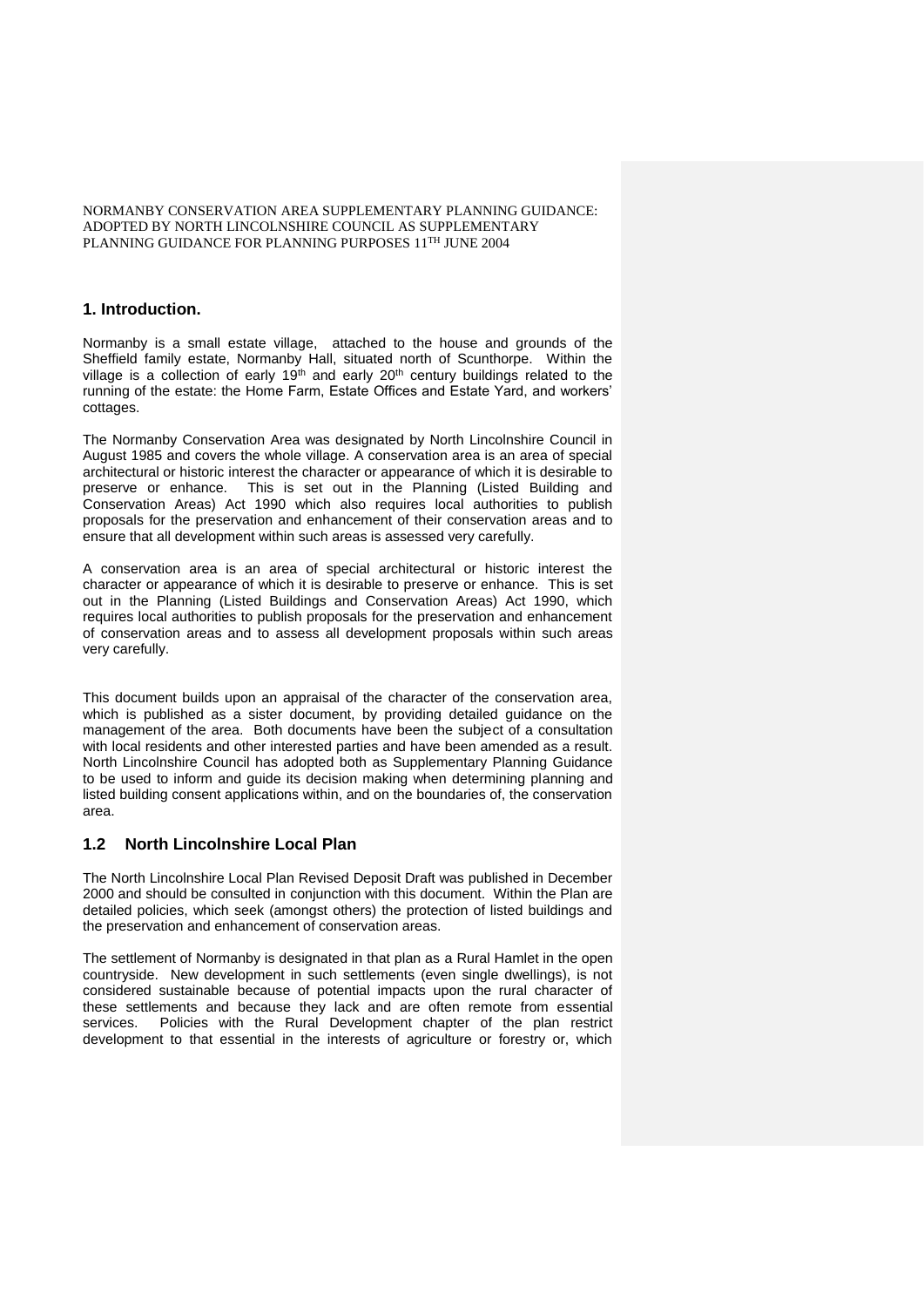NORMANBY CONSERVATION AREA SUPPLEMENTARY PLANNING GUIDANCE: ADOPTED BY NORTH LINCOLNSHIRE COUNCIL AS SUPPLEMENTARY PLANNING GUIDANCE FOR PLANNING PURPOSES 11TH JUNE 2004 contribute toward rural diversification. The Size of extensions to dwelling is also controlled in the open countryside (see in particular Policies RD2 and RD10).

Briefly, the following policies are relevant to considerations of conservation area character and appearance:

Policy HE1 Conservation Areas.

This policy states that the Council will continue to protect areas of special quality and character by designating new conservation areas, and by reviewing existing conservation areas.

Policy HE2 Development in Conservation Areas.

This policy states that all new development within a conservation area, or which might affect the setting of it, should preserve or enhance the character and appearance of the area and its setting. Detailed guidance is also included on how this should be achieved.

Policy HE3 Demolition in Conservation Areas. This policy provides the criteria by which applications for demolition will be considered.

Policy HE5 Development affecting Listed Buildings. This policy describes how the Council will seek to secure the preservation, restoration and continued use of listed buildings.

Policy HE6 Demolition of Listed Buildings This policy outlines how applications for the demolition of listed buildings will be assessed.

Policy LC11 Areas of Amenity Importance This policy describes how the Council will seek to protect Areas of Amenity Importance.

Archaeology.

Further policies consider archaeology and include the requirements for archaeological evaluations for certain sites and buildings. These policies are consistent with central government advice in PPG16, which stresses the importance of understanding and recording sites and buildings prior to development.

## **1.3 The Development of Normanby.**

Normanby village was established as part of a number of improvements to the Sheffield family estate in the 19<sup>th</sup> century. The earliest buildings, single storey workers cottages, were erected on the road leading to Barton-Upon-Stather. In association with the workings of the estate the Home Farm, Estate Office and Estate Yard were located away from the estate park and in the village itself. In the first half of the 20<sup>th</sup> century the village was substantially expanded with the construction of pairs of estate cottages lining Main Street, and this expansion coincided with the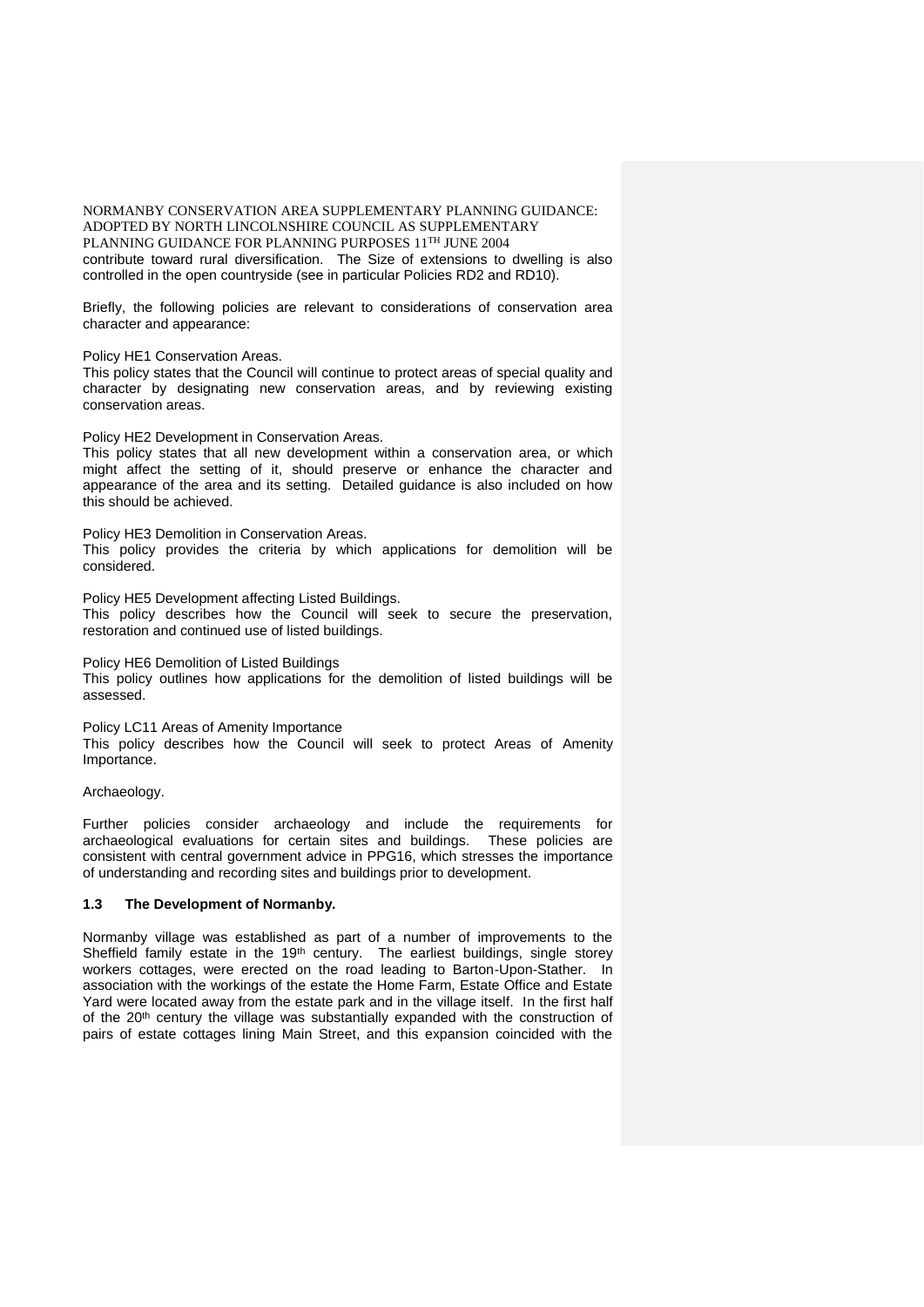NORMANBY CONSERVATION AREA SUPPLEMENTARY PLANNING GUIDANCE: ADOPTED BY NORTH LINCOLNSHIRE COUNCIL AS SUPPLEMENTARY PLANNING GUIDANCE FOR PLANNING PURPOSES 11TH JUNE 2004 prosperity of the iron and steel industry in Scunthorpe which was founded by the Sheffield family.

# **1.4 The character of the Conservation Area**

Normanby village is located on the Barton-Upon-Stather road which runs westwards from the main entrance gates to Normanby Hall. It is a small linear settlement with one or two storey detached and semi-detached cottages lining either side of the road. The uniform appearance of the two groups of cottages dating from the early 19<sup>th</sup> and early  $20<sup>th</sup>$  centuries and gives a special character to the conservation area. The buildings are constructed of the local ironstone with pantiled roofs, or dark brown bricks with stone dressings and clay tiled roofs. The village is surrounding by small fields and woodland providing an attractive rural setting to the village.

# **SECTION 2 POLICIES**

## **2.1 General information**

The following sections contain a number of policies and guidance for preserving or enhancing the Conservation Area. Included is information about controls on listed building and about improving buildings, which contribute positively to the character of the conservation area. Further sections deal with design guidance for new development, and the protection of important views and focal points within the conservation area. Included at the end of this section is a list of various organisations which publish additional guidance, including details of where to obtain another useful document, Planning Policy Guidance Note (PPG 15), which sets out central government's policies in relation to listed buildings and conservation areas. Local policies are set out in the North Lincolnshire Plan, which was adopted in May 2003. Further guidance on planning in conservation areas can be obtained from the Council's Planning and Regeneration Service.

# **2.2 Listed Buildings**

The early  $19<sup>th</sup>$  century stone estate cottages in Normanby are all included on the Department of Culture Media and Sport's List of Buildings of special Architectural or Historic Interest.

"Listing" covers both the interior and exterior of a listed building, and all structures within the curtilage which form part of the land and have done so since before 1 July 1948.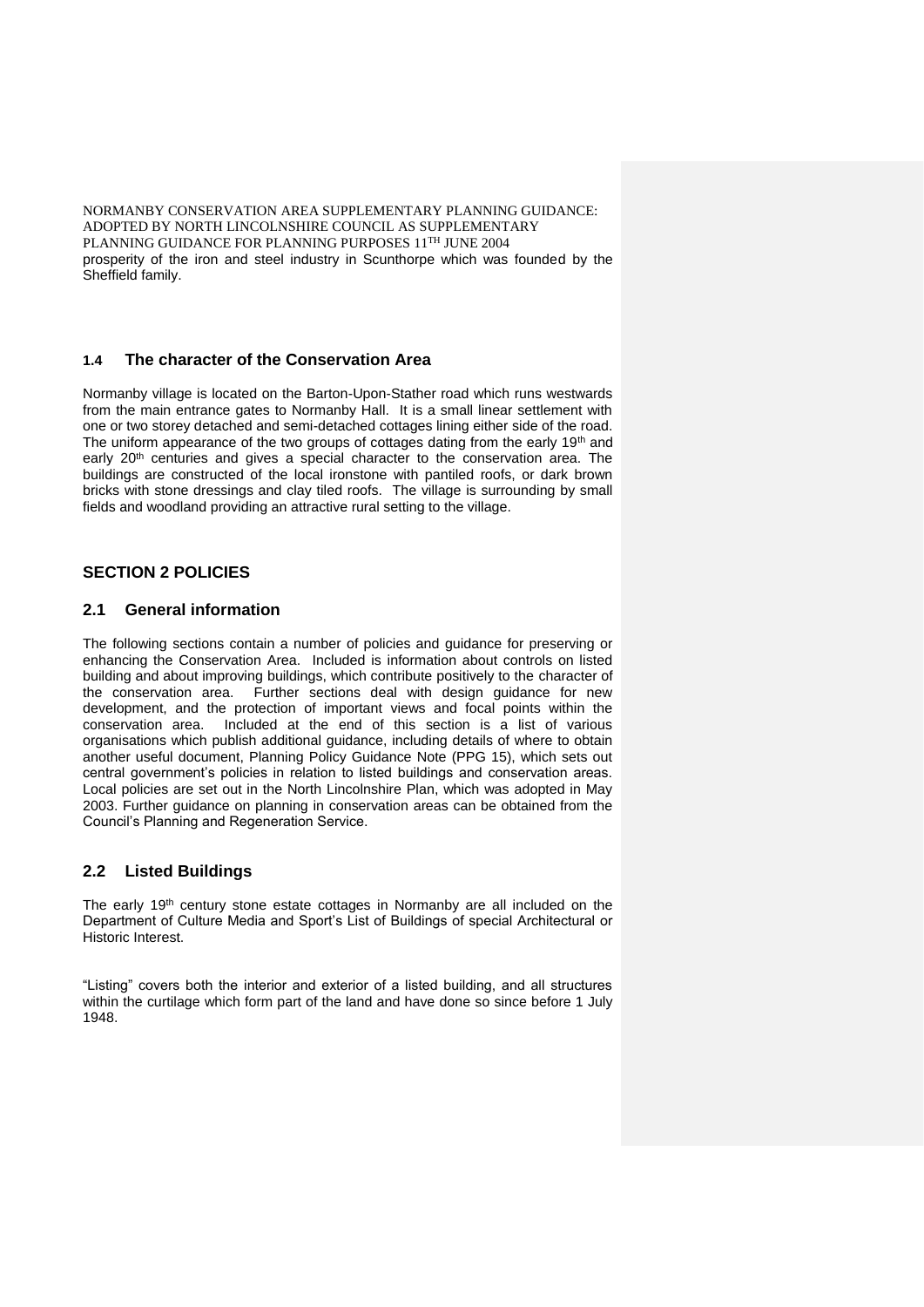Listed Building Consent is needed for all alterations and extensions which affect the architectural or historic interest of a listed building

Alterations to listed buildings which may need consent include relatively minor changes like inserting a new window; removing an internal wall, door or fireplace; adding a chimney or flue; removing panelling or fitted cupboards; and inserting a new bathroom where new drainage is required.

Like-for-like repairs usually do not require Listed Building Consent. Owners of such buildings should be encouraged to use traditional materials for roof repairs including lead for flashings and pantiles, clay tiles (or occasionally slate) for roofing repairs. Brick and stonework should be carefully repointed using traditional lime mortars with a brushed flush joint (not weatherstruck or ribbon joints) and cleaning should only be undertaken where its is structurally necessary (such as where build up of dirt or lichen is causing the bricks or stone to break down). Windows should be always repaired in situ rather than replaced wholesale. A good joiner can repair rotting timber windows by piecing in new sections and there are many companies who can upgrade timber windows to provide much improved sound and heat insulation. Doors should also be repaired whenever possible but where replacement is needed, the new door must match the original exactly.

 Like-for-like repairs usually do not require Listed Building Consent although they must be carried out using traditional materials and detailing.

The importance of the interior as well as the external appearance must be recognised when dealing with listed buildings. It is important that the original plan form and features are protected. Opening up previously separated rooms or moving staircases, removing chimneybreasts, fireplaces, original doors and decorative plasterwork are all changes which are unlikely to receive listed building consent.

 The original plan form and historic interior features of listed buildings should be preserved.

Similarly, extensions to listed buildings should be carefully designed to reflect the scale and detailing of the original building. Extensions should be to the side or rear (depending on the layout of the building) and should be lower than the original building and secondary in scale. Materials and details should match the original examples within the listed building, including windows and eaves and roof details. Applications for such changes should be accompanied by enough detailed information for the Council to assess the impact of the scheme on the character of the existing building and the conservation area. The Council will require existing and proposed plans, sections and elevations at 1:50 scale with larger scale drawings illustrating details such as new windows and doors. Additional information may be requested as required.

The English Historic Towns Forum is producing an informative guide on the making of better planning applications for proposals affecting conservation areas and listed buildings which is copyright to that body until October 2003. Applicants will find this of assistance in making applications (The English Historic Towns Forum – ISBN 1 898261 51 2 – Tele 0117 9750459 – e-mail: ehtf@uwe.ac.uk).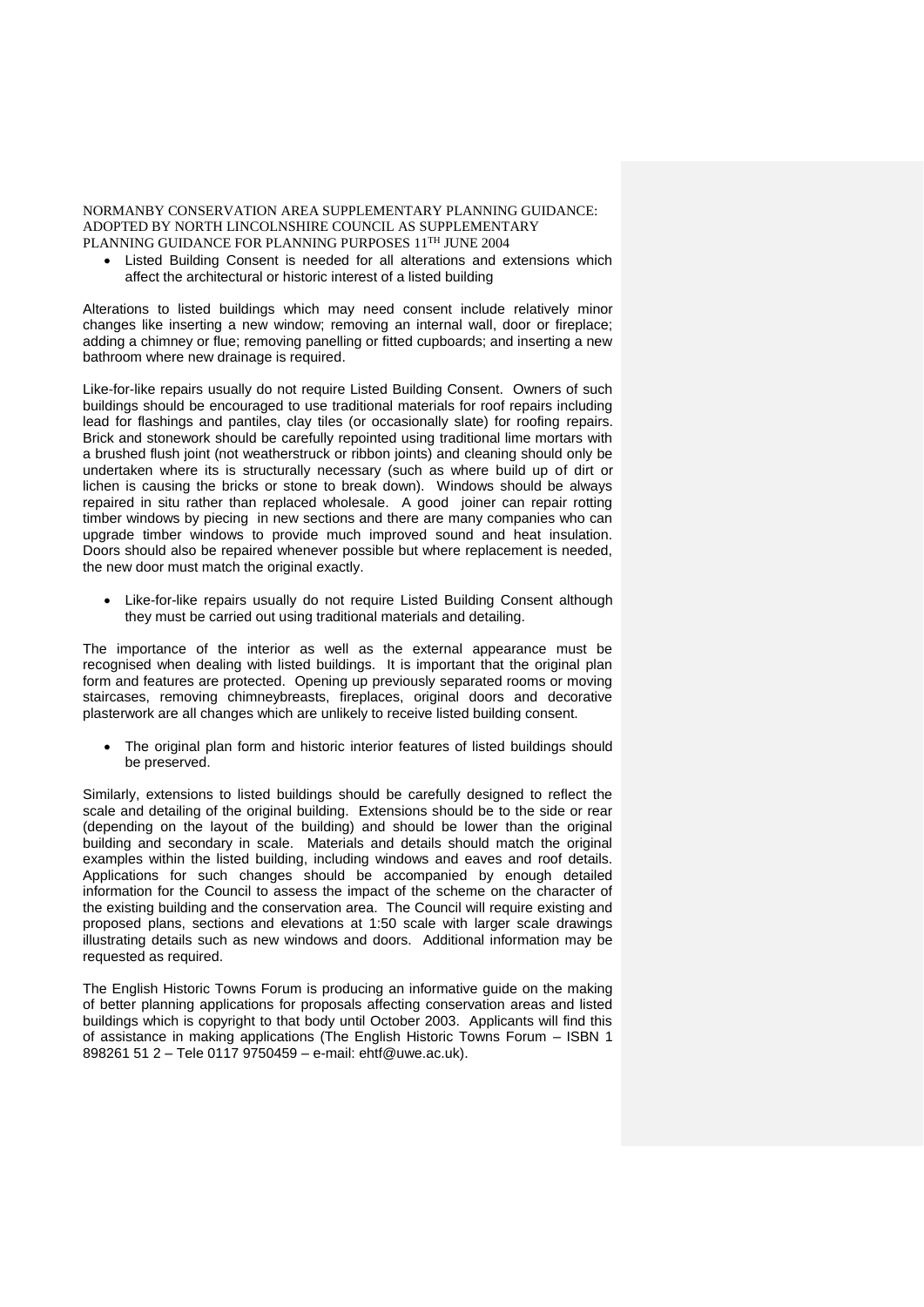Extensions to listed buildings should be secondary in scale to the original building and be carefully detailed. Applications for alterations and additions will need to be drawn-up to a 1:50 scale.

Alterations which require Listed Building Consent are currently nil rated for VAT but repairs to listed buildings are assessed at the usual VAT rate of 17.5% and all but 5% of the VAT levied in repairs on listed places of worship can be reclaimed. Owners should contact the Customs and Excise Office (Tel: 0845 0109000 ) for further details and a leaflet.

# **2.3 Buildings of Townscape Merrit.**

Conservation Area Consent is required for the full or substantial demolition of buildings within the conservation area. In accordance with the Government Guidance in PPG15 there will be a presumption in favour of retaining buildings, which make a positive contribution to the character or appearance of the conservation area.

The area appraisal has identified a number of Buildings of Townscape Merit in the Conservation Area. These are unlisted buildings considered to contribute positively to the character of the Conservation Area. They largely date to the late 18<sup>th</sup> or 19<sup>th</sup> century. The buildings are generally unaltered or, could with some restoration, be easily restored to their original appearance. Their age and architectural interest is considered to provide sufficient justification for them to be given special protection.

As part of this study, those buildings, which make such a contribution but have not been included in the national statutory list of building of architectural or historic interest, have been identified and are shown on the map as Buildings of Townscape Merit.

These buildings are considered to be of local importance and contribute positively to the character of the conservation. The demolition of such buildings will erode and dilute the existing character of the Conservation Area and adversely affect its appearance. Additionally, because these buildings are an important part of the character of the conservation area, special attention needs to be paid to applications to alter and extend these properties.

- North Lincolnshire Council will resist applications to demolish all or a substantial part of any building identified as a "Building of Townscape Merit". Additionally, alterations and extensions to these buildings will have to be particularly sensitively designed and take into account their historic and architectural interest.
- Every effort should be made to retain all existing traditional architectural features of these buildings the removal or loss of which will need to be fully justified within the context of any adverse impacts which this loss will have on the character and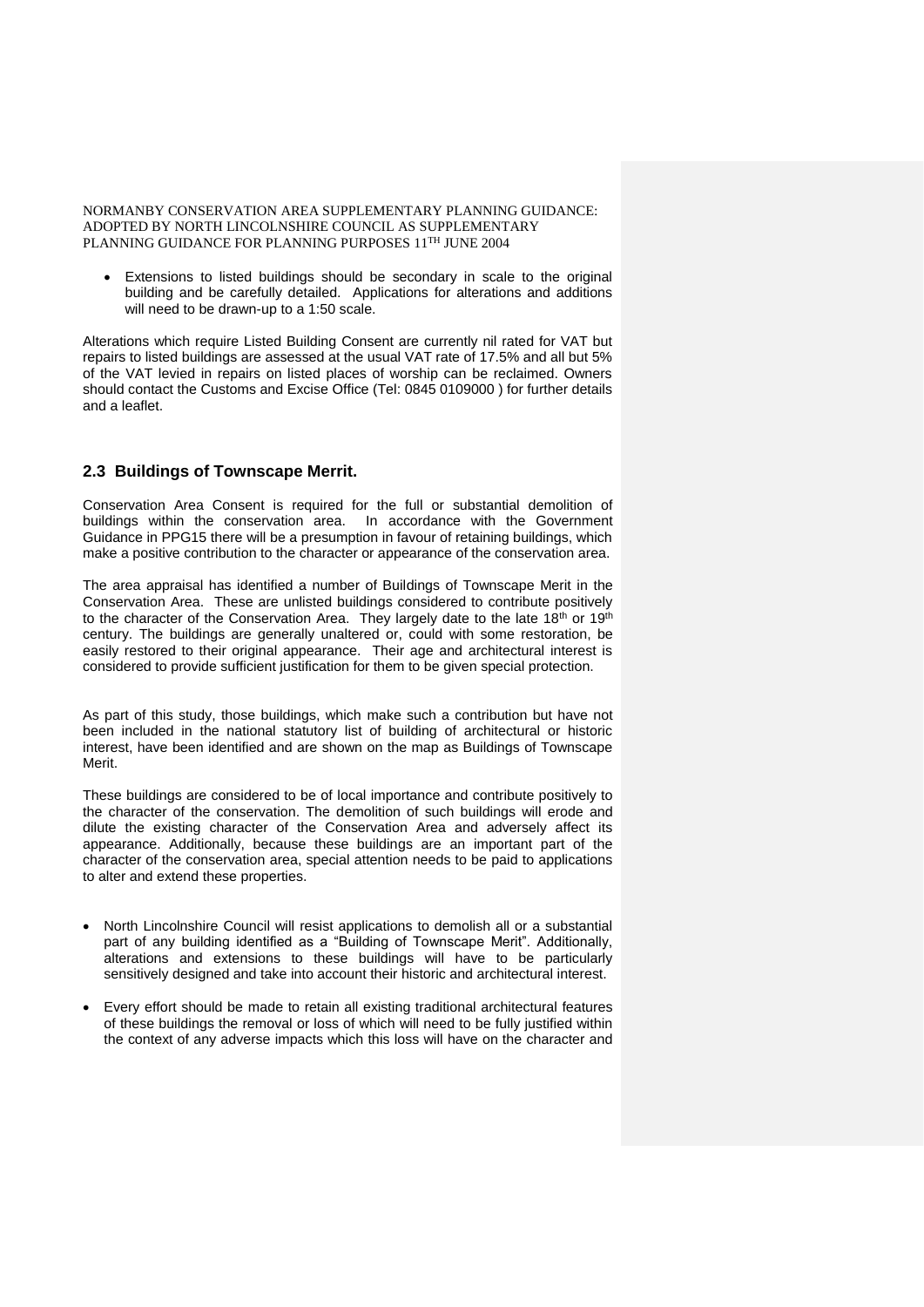appearance of the Conservation Area. Alterations will need to incorporate matching designs and materials appropriate to the age and character of the building.

### **2.4 Other buildings – Neutral buildings and negative buildings in their present form.**

Neutral buildings are older buildings, which have been altered or modern buildings the design of which is considered to be reasonably in keeping with the surrounding area.

Negative buildings are buildings, which, in their present form, conflict with the traditional character of the Conservation Area as identified in the character appraisal document for it. Whilst these buildings do not contribute as much to the area character as buildings of townscape merit they can be renovated sympathetically incorporating traditional designs and materials appropriate to the conservation area.

- Alterations to neutral buildings and negative buildings shall incorporate traditional materials and designs that are associated with the key buildings in the conservation area (listed buildings and buildings of townscape merit.)
- Demolition of these buildings would only be considered replaced with a quality building that has been specifically designed to preserve and enhance the character of the conservation area.

# **2.5 New Development.**

Policies for new development in conservation areas in the whole of North Lincolnshire are included in the Local Plan in the chapter on the Historic Environment (policies HE2, HE3 and HE4). Additionally, the same Plan includes Supplementary Planning Guidance which provides detailed advice on house extensions.

The small scale of Normanby and its already built up frontage and the surrounding farmland means there are almost no sites or opportunities for new development which would not adversely affect the character and appearance of the conservation area or the surrounding farmland (see reference to policy RD2 above). In assessing the merits of a proposed building consideration needs to be given the impact on proposals on the existing appearance and character of the conservation area.

## **Design**

The principal aim of new development should be to retain the small scale and landscape nature of the village.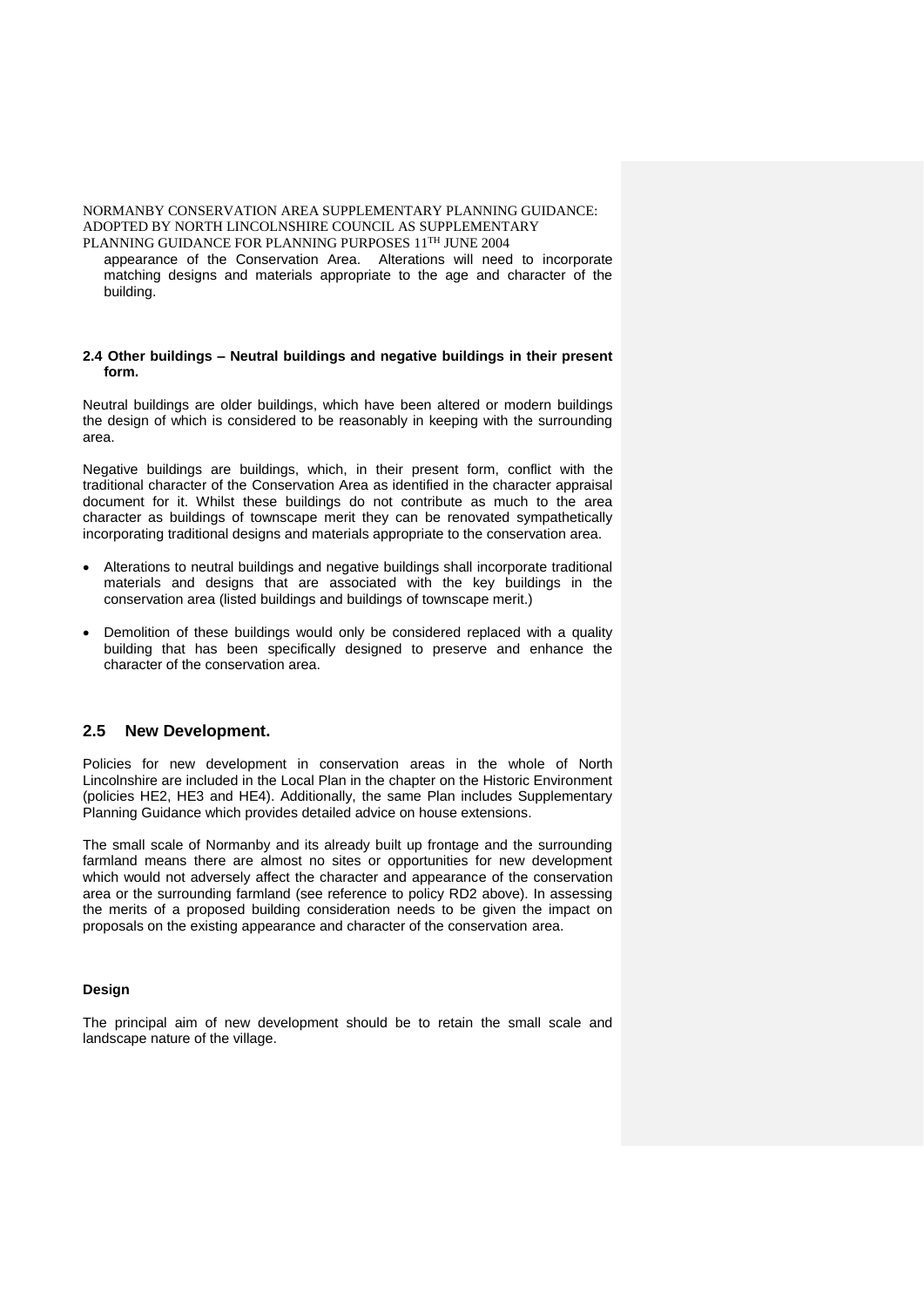New development should therefore reflect the scale and materials and spacious setting of adjoining property. Any new building should be of the highest architectural quality and its form including its height, bulk, scale, materials, and relationship to the landscape should be match or reflect adjoining properties. This does not mean slavish imitation of the existing historic buildings, but good quality design that preserves or enhances the character and appearance of Normanby.

#### **Materials**

Materials for new development in Normanby will usually be chosen to match existing buildings in the area, so local limestone would be the most appropriate material however in some instances brown or red brick may be appropriate. Roofs should be covered in Lincolnshire clay pantiles or natural slate. Windows should be made from timber and be traditionally detailed horizontally sliding sashes or casements. Top hung false sashes or plastic windows or not suitable. All timber should be painted not stained.

 Traditional materials and details should be specified for new development. The use of material other than timber is unacceptable for windows, doors and conservatories in conservation areas.

## **2.6 Protection of open spaces and views**.

The Local Plan identifies and protects some of amenity importance and recreational space

 The Council will protect areas identified as having amenity importance or recreational space from development, which will adversely affect their open character, visual amenity, wildlife value or recreational use.

Private gardens have a significant role to play in the character of this conservation area. In order to retain the rural nature and landscape setting of the buildings, gardens should be kept free of development.

 There will be a presumption against development within gardens unless it can be demonstrated that there would be no significant detrimental effect on the amenity and quality of the local environment.

## **2.7 Trees**

Trees play an important role in the character and appearance of Normanby and conservation area designation gives added control of work to them.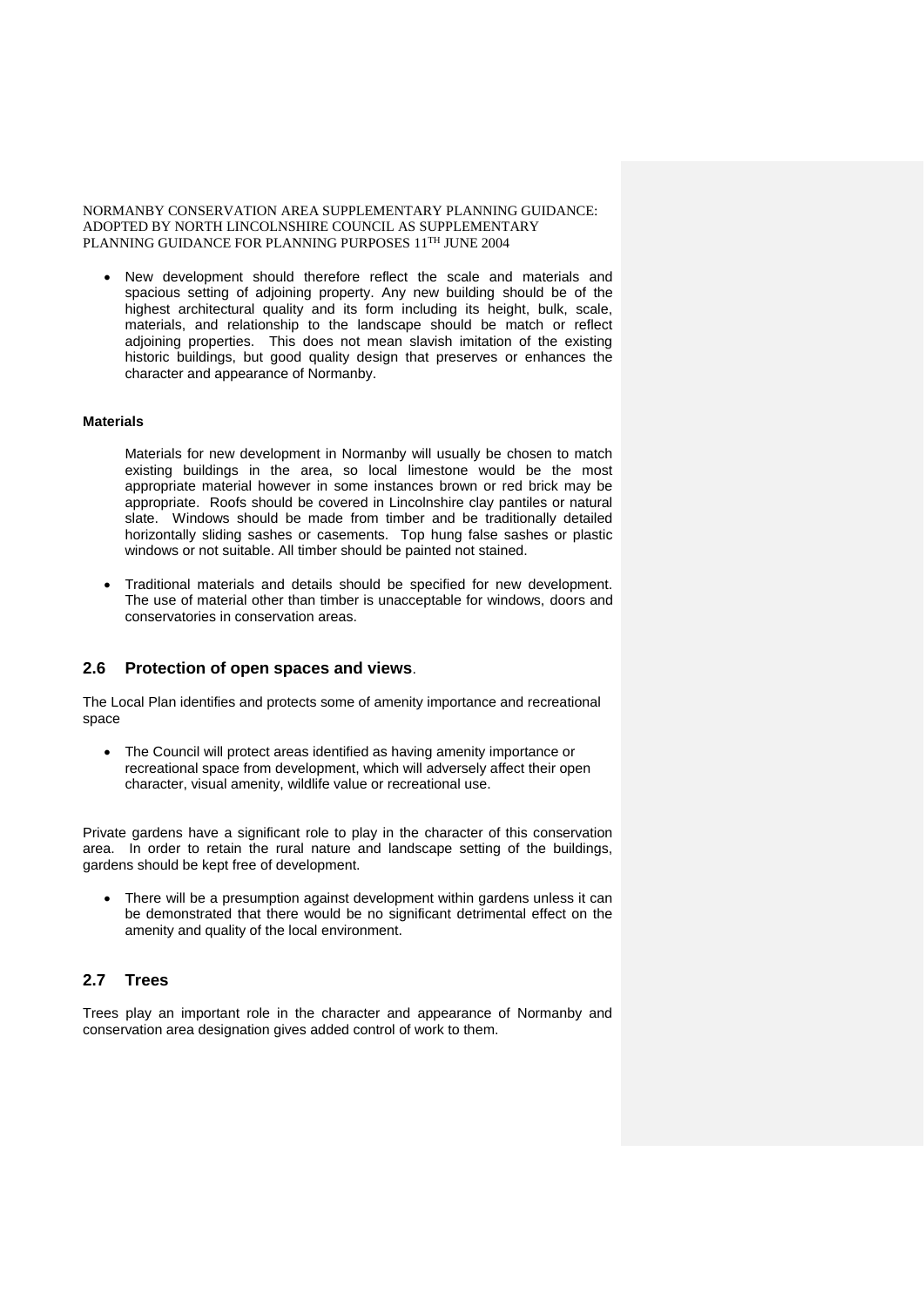If you wish to lop, top, uproot or fell a tree in the conservation area which is not already covered by a Tree Preservation Order (TPO) you must give the Council 6 weeks written notice before carrying out the work; trees have legal protection equivalent to a TPO for that period, and the Council may make an Order if it is considered appropriate. Proposals to prune a tree should clarify what is envisaged and the extent of the work. The removal of dead wood with secateurs or handshears does not require consent.

Trees which, whilst remaining healthy, have reached a stage in their development where the crown spread begins to get smaller, are now generally regarded as "veteran''. Such trees may not necessarily be particularly old, but the onset of old age has been brought about by the tree's response to the surrounding environmental conditions (soil, air water and nutrient availability). They may therefore exhibit increasing die-back of branches, bark and trunk and may contain significant amounts of dead wood. Whilst the removal of dead wood will not generally require consent from the Council, the treatment in older trees requires careful consideration, and the Council can provide free advice. The Council is also currently producing Supplementary Planning Guidance on "Trees and development", and is looking to a long term tree strategy which will involve new planting and additional Tree Preservation Orders.

 The Council will seek to promote the dissemination and use of best practice techniques for the proper management of veteran trees.

# **2.8 Environmental Improvements**

Traffic management and street signage.

The passage of traffic and on street car parking has been identified as having a major and adverse impact upon the character and appearance of the conservation area. Some suggestions have been made to provide off street parking to the rear of properties. Whilst the passage of vehicles is difficult to address measures to take vehicles off the street, subject to designs in accordance with policy HE2, should be supported.

The amount and seemingly ad hoc way in which street sinage has developed in Normanby has arguably had an adverse impact upon the character and appearance of the conservation area. In the future, there may be scope to rationalise existing signage and upon replacement, use signs designed to be more in keeping with the special character of this area.

 All new signage should reflect the sensitive historic location and should be sited and designed appropriately.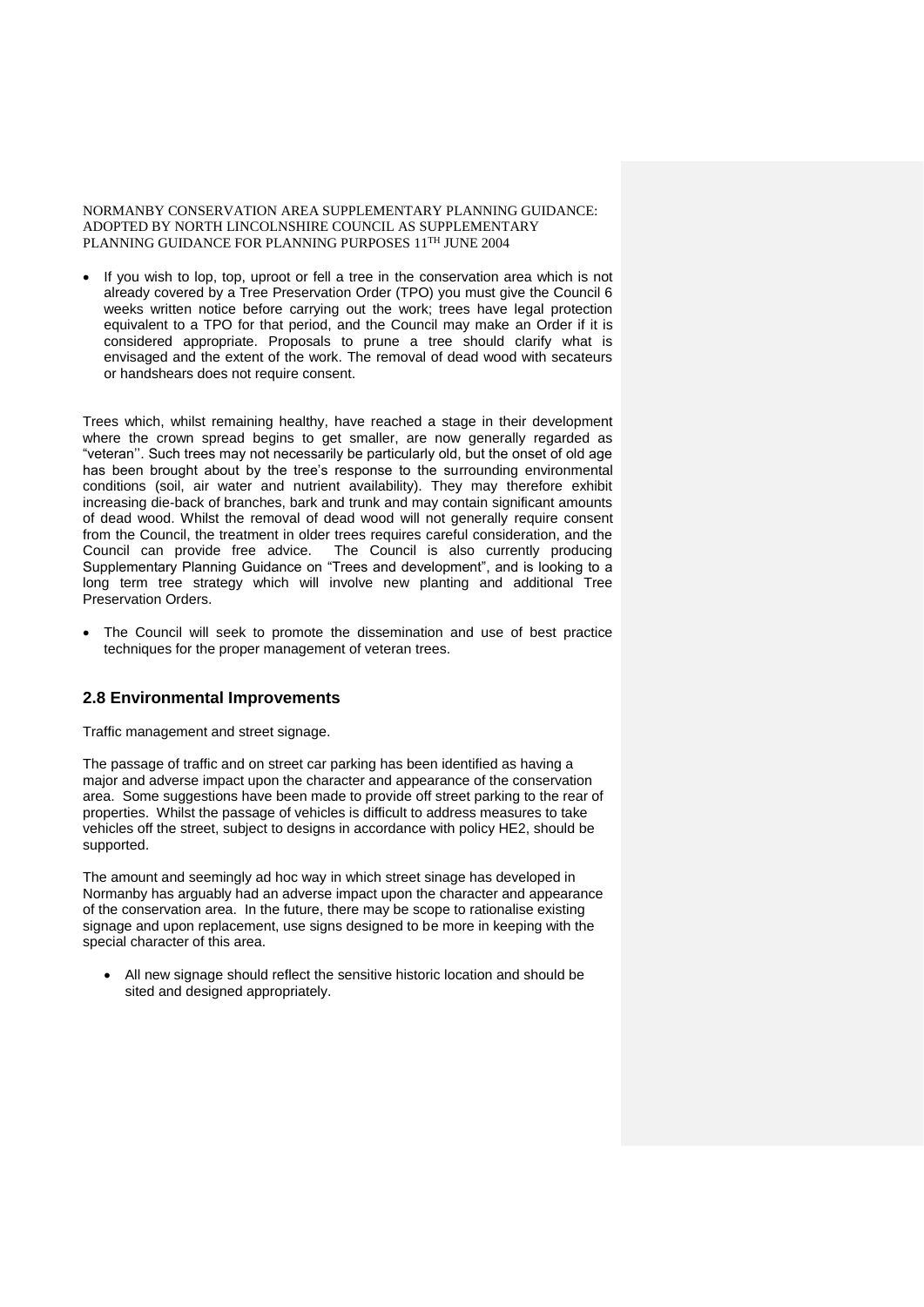# **2. 9 How residents can help.**

The character of the Conservation Area comes not only from the physical appearance of the town but also from the community who live and work in the area. Retaining and enhancing that character can only be achieved through residents, the Council and other service providers working together.

An owner is responsible for the continued maintenance of their property and garden, and regular repair with traditional materials can help to retain the quality of the townscape. Local residents and amenity groups can also help by recording the local history and features of the area, and by passing on information about good local builders and suppliers of traditional materials and skills.

If you live in the Conservation Area and are considering undertaking any repairs or alterations to your property or land, the best approach is always to contact the Council for advice on whether any permissions or consents are required and, if they are, how best to obtain these.

Advice on such matters is part of the service paid for by local charge payers and in available by contacting the Council's Planning and Regeneration Service which is based at Church Square House in Scunthorpe. Tele: 01724 297420.

## **Useful Information.**

#### **For specific information about the Conservation Area, please contact:**

Edward Rychlak, Planning and Regeneration , North Lincolnshire Council, Church Square House, P O Box 42. Scunthorpe, North Lincolnshire DN15 6XQ (tel: 01726 297396)

### **For further information relating to listed buildings and conservation areas, contact:**

English Heritage, 23 Savile Row, London W1X 1AB. General telephone inquiries: 020 7973 3000 Customer Services 020 7973 4916.